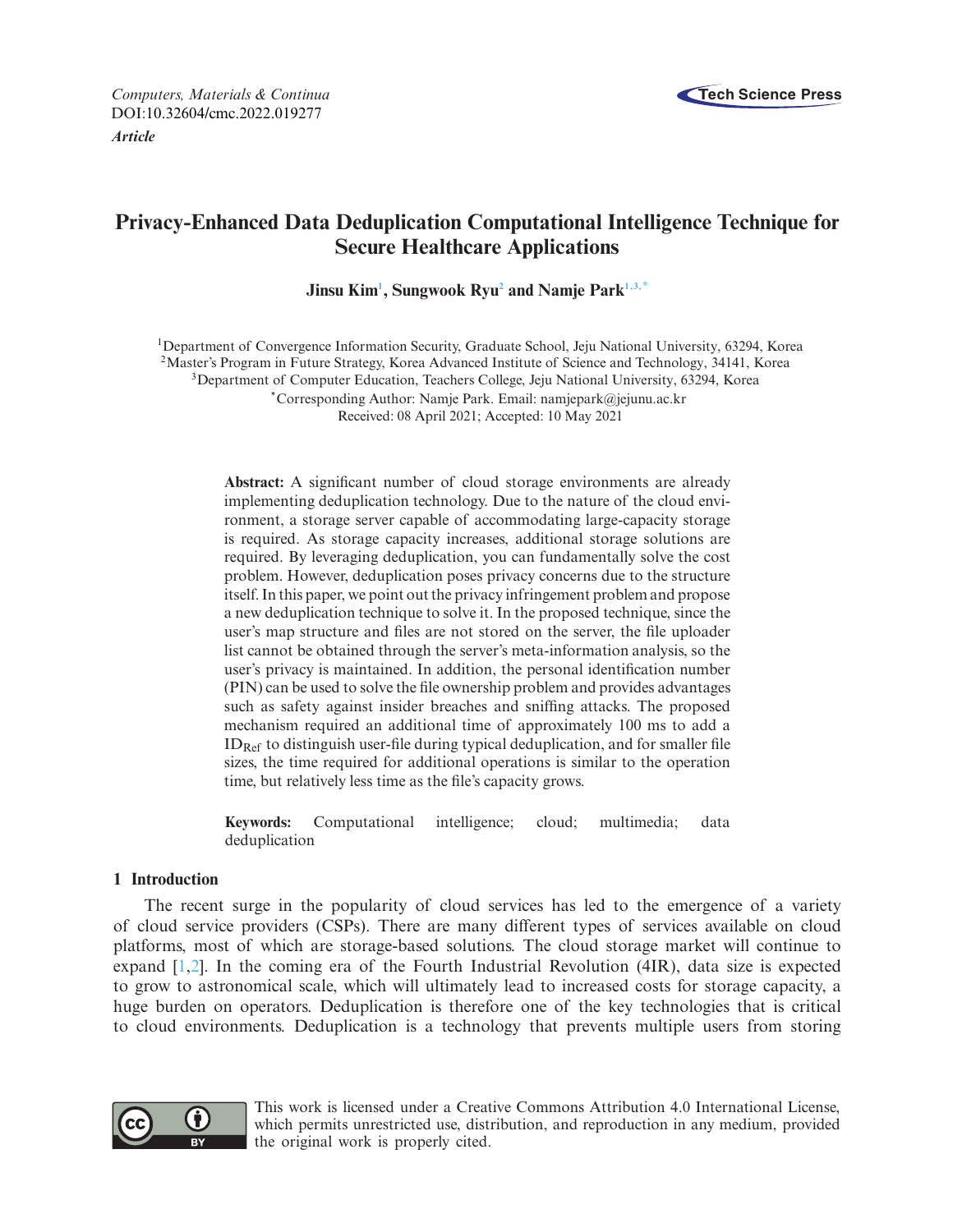the same data (redundancy). The advantage of this technology is that it can reduce data storage to unprecedented levels [\[3](#page-13-2)[,4\]](#page-13-3).

Currently, deduplication technology is already applied in many cloud storage environments. Due to the nature of cloud environments, large storage servers are required, and additional storage expansion is required as storage capacity increases. However, deduplication techniques can solve these cost problems at source. However, deduplication techniques have structurally privacy problems. For deduplication technology to be applied, the mapping structure of users and files is stored as meta-information, and the list of users who uploaded specific files can be obtained through meta-analysis on the server. In particular, the problem can be very serious if files have sensitivity, such as political tendencies, ideas, certain diseases, and sex life. If the upload user list of the file is available on the cloud server, the risk that the cloud environment will act as a kind of monitoring system cannot be ruled out [\[5](#page-13-4)[–7](#page-14-0)].

In this paper, we point out these problems, and propose new deduplication techniques to address them. Since the proposed technique does not store the mapping structure of users and files on the server, meta-information analysis on the server cannot secure a list of users who upload files, protecting users' privacy. In addition, Personal Identification Number (PIN) can be utilized to address ownership issues of files, and it has the advantage of being safe from insider attacks and sniffing attacks.

# **2 Related Studies**

#### *2.1 Data Deduplication Technology*

Deduplication is a technology that can store identical data in a single file without duplicating it. Typically, deduplication can be achieved by comparing the files' hash values and is practiced commonly through mapping for users who have access to a certain redundant file(s). [Fig. 1](#page-1-0) shows an example where deduplication is implemented for real-world applications. If user A and user B have the same file in the application, the cloud server stores the information in a single file with the map structure defined for both users to use at the same time.

During this process, the file removal for user B is completed by removing the mapping information as shown in [Fig. 2.](#page-2-0) When User A later removes the file, it removes all of User A's mapping information and files, resulting in deduplication.



<span id="page-1-0"></span>**Figure 1:** Deduplication technique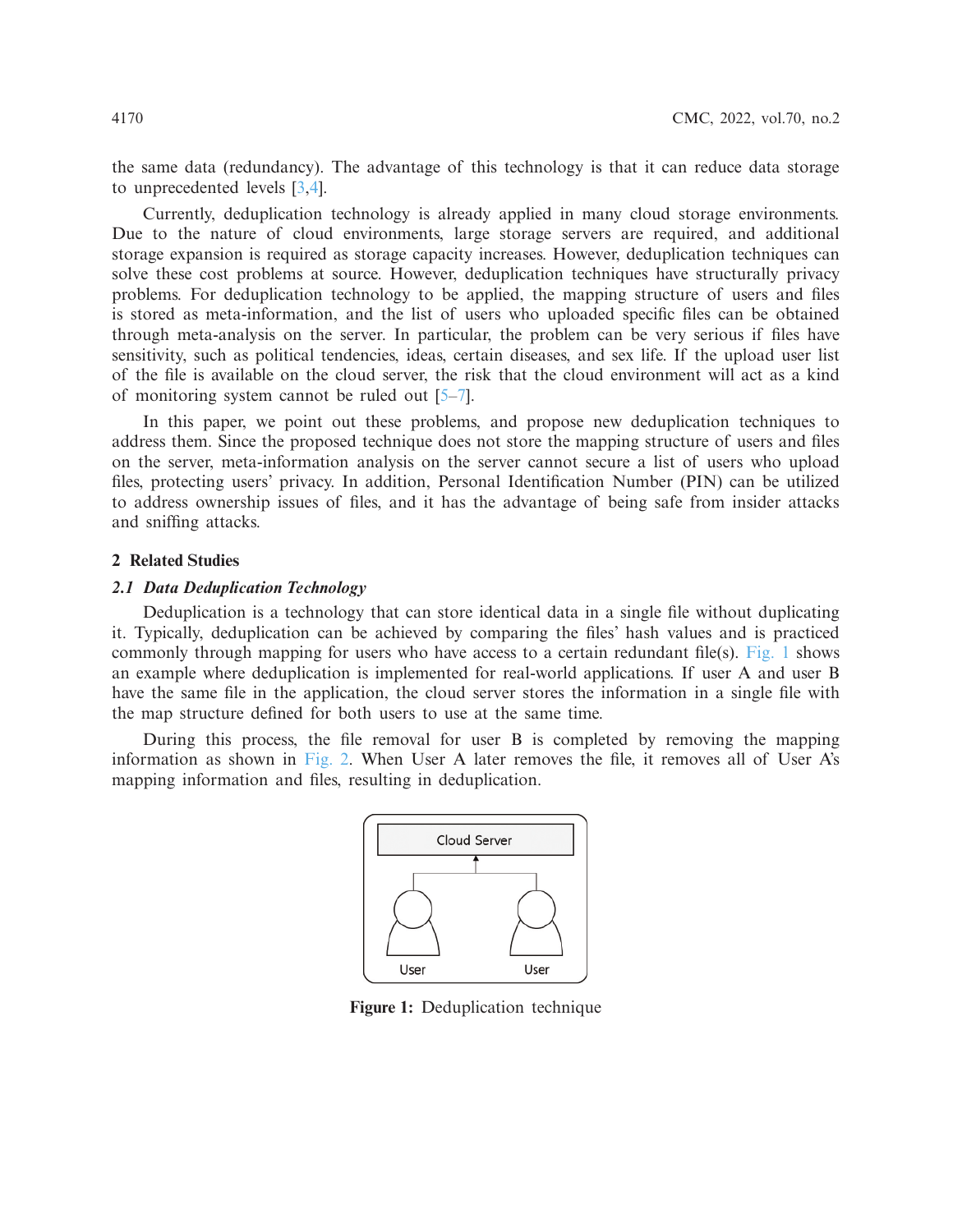

<span id="page-2-0"></span>**Figure 2:** Delete files from deduplication

### *2.2 Security Technologies for Deduplication*

# *2.2.1 Convergent Encryption*

In general, deduplication is applied in a way that has vulnerabilities in terms of security. In other words, when the server alone retains a file(s) belonging to multiple users, the information can be exposed to various security threats due to structural reasons. Hence, the need for appropriate security measures for the deduplication technique.

The paper by Douceur proposed a convergent encryption method to implement deduplication [\[1\]](#page-13-0). This method uses the hash of the original plaintext to obtain encrypted keys. For instance, if the original plaintext is M, its encrypted key can be created by applying the cryptographic hash to M, thus resulting in H(M). Basically, convergent encryption is capable of creating different keys for a single file. Unless the content of the original plaintext is known, it is difficult to figure out or crack the encrypted key and thus the files are managed safely without the need for separate key management. This merit notwithstanding, convergent encryption has a problem in that it basically is vulnerable to brute-force attacks when the data has low or small entropy [\[4\]](#page-13-3).

## *2.2.2 DupLESS*

Bellare proposed in their research paper a technique to thwart brute-force attacks [\[5](#page-13-4)]. In Dup-LESS, a separate key server is provided to counteract the susceptibility found in the convergent encryption approach. It is a deduplication method on the server's side, where the server in question creates encrypted keys by interacting with the client. However, both convergent encryption and DupLESS have limitations in that the focus is only placed on creating encrypted keys for the deduplicated files.

The security limitations of deduplication techniques cannot be resolved simply by encrypting the files using an appropriate key-management approach. Of note, user privacy protection and deduplication have certain elements in conflict with each other. Chapter 3 further discusses threats of user privacy breaches resulting from using deduplication techniques and other security issues.

# **3 Privacy Issues with Deduplication Techniques**

# *3.1 Problems with User-to-file Structure*

Fundamentally, in order to apply the deduplication technique to cloud storage, as mentioned in Chapter 2, a mapping structure between users and files must be established. However, the user-file mapping structure problem has a serious privacy problem. When looking at the simple mapping structure alone, it may not be easy to understand what kind of privacy problem may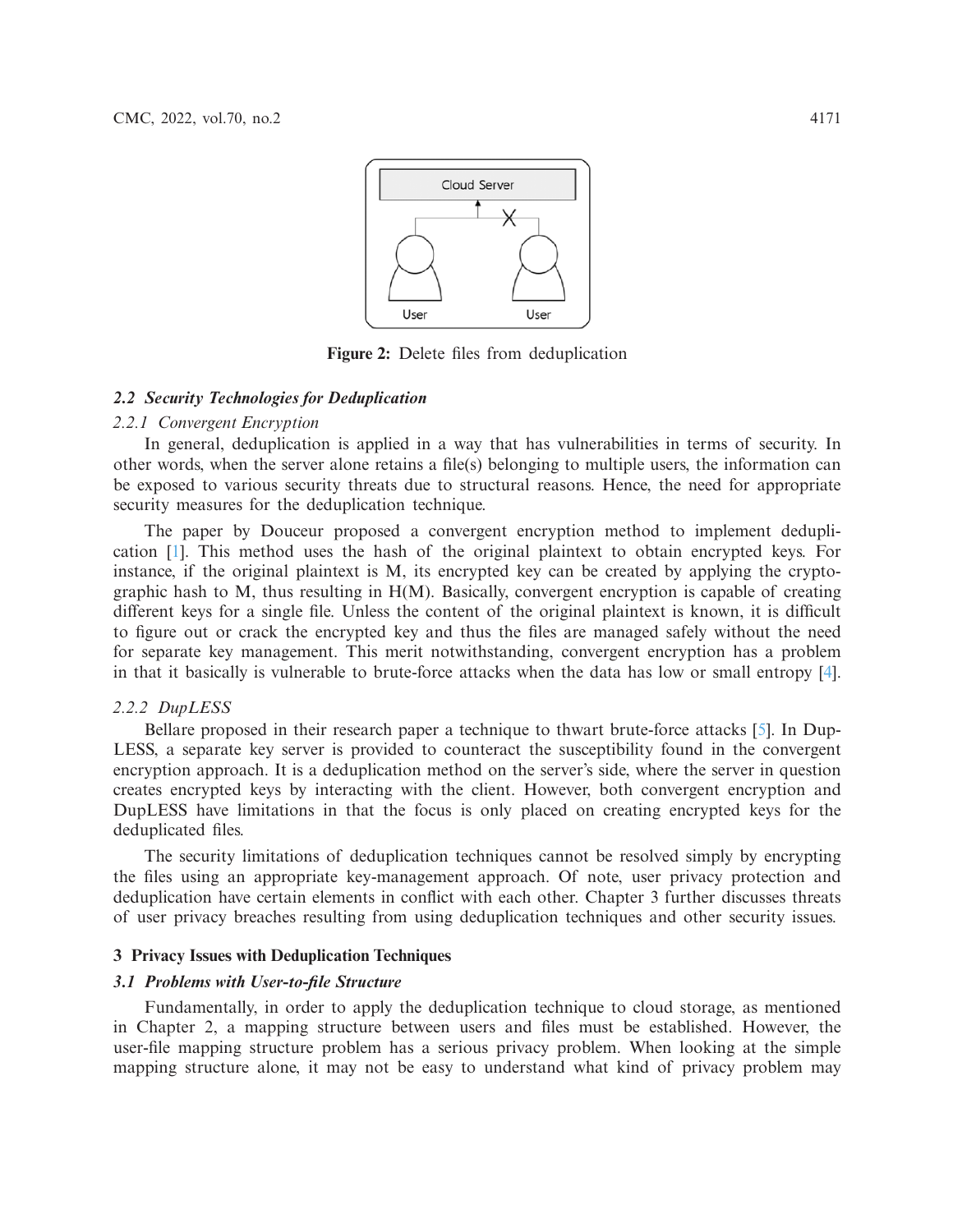occur. However, if the file is highly sensitive to the user, the user-file mapping structure itself may threaten the user's privacy.

In the case of Korea, According to Paragraph 1 of Article 23 for korea (Restrictions on the Processing of Sensitive Information) of the Personal Information Protection Act, the personal information controller is responsible for information on ideology and belief, union or political party membership or withdrawal, political opinion, health, sexual life, etc., and other information subjects. Sensitive information is defined as information that is likely to significantly infringe on a person's privacy. In addition, according to Paragraph 2 of the same Article, it is stipulated those necessary measures should be taken to ensure the safety of sensitive information.

Strong security measures are required if the upload target file is a file containing sensitive information or if the upload history is exposed in a sensitive situation. In particular, in the case of uploading documents supporting a specific political party, ideological content, specific diseases, and sex-related files, the mapping structure between the user and the file itself may constitute an invasion of privacy when deduplication is processed. In particular, in the deduplication environment, multiple users and a single file are processed in a mapped structure, which means that it is possible to secure a list of users who uploaded a specific file on the server side. It cannot be ruled out that the cloud server even performs a kind of monitoring role.

Whether or not a particular user has uploaded a file is his or her own privacy zone. Even if you are a cloud server administrator, securing all the list of files uploaded by a specific person or, conversely, securing the list of uploaders who uploaded a specific file can be considered an act of actively violating privacy.

# *3.2 Incompatibility of Deduplication and Securing Confidentiality*

Typically, cloud systems provide data confidentiality services based on encryption on the server side. In other words, when a plaintext file is received from the client side, it is common for the server side to prepare for hacking by storing it in storage after encryption processing. In such cases, when the user requests a download, the server side sends a decrypted plaintext file to the user. This means that the server has an encryption key and can be decrypted if necessary. Therefore, if an administrator has a high level of privileges on the cloud server side, the possibility of restoring files based on that key may exist if necessary [\[6](#page-13-5)[–8](#page-14-1)].

As a strong security measure to protect users' privacy, the client side can consider uploading file encryption to the server after it has been pre-applied. In this case, the file can be managed safely on the server side, but the deduplication mechanism does not work. As shown in [Fig. 3,](#page-4-0) although User A and User B uploaded the same file, they were encrypted with different keys, effectively recognized by the server as different files, making deduplication impossible. In other words, achieving full confidentiality through pre-encryption on the client side and capacity savings through deduplication at the same time is practically very challenging.

# *3.3 File Ownership Issue*

File ownership and sharing issues are related to security policies from the server's point of view. If user A and user B upload the same file in a cloud environment to which deduplication is applied, the actual saved file is one. In this case, you need to consider who owns the file. Conversely, the user requesting to download a file needs to prove that he or she owns the file.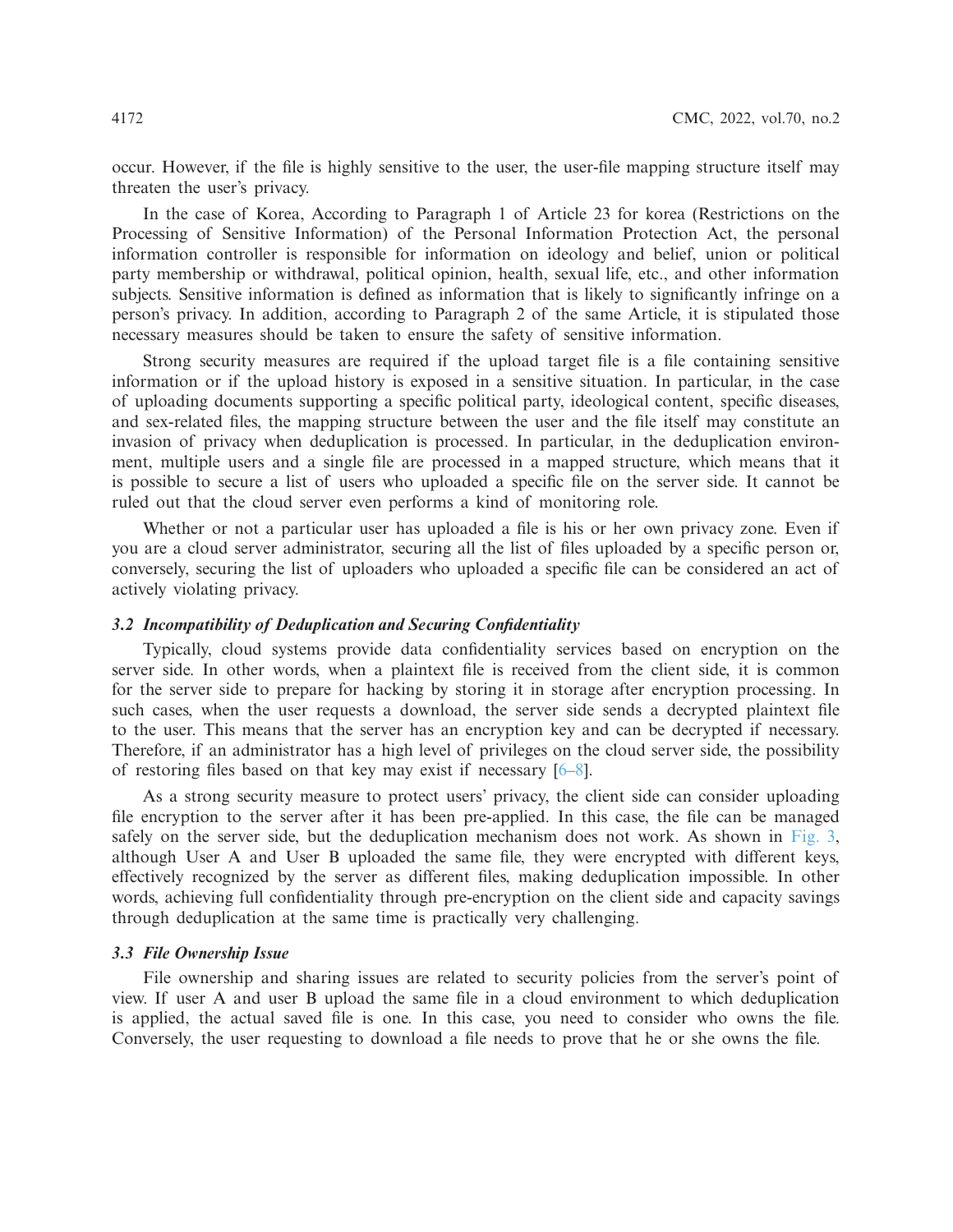

<span id="page-4-0"></span>**Figure 3:** Client-side encryption

This problem can be solved by strictly managing the list of who has previously uploaded a specific file. However, this method has the privacy problem according to the user-file mapping structure mentioned above as it is. When a particular user takes ownership of a particular file, conversely, it means that the file was previously uploaded by that user, which in other words makes it clear to the server who uploaded the particular file.

This means that the list of users who uploaded various sensitive information such as promotional materials supporting a specific party, data related to a specific disease and sex life, and data containing specific ideas and beliefs can be known as it is through meta-analysis on the server side. Therefore, the cloud environment to which the existing deduplication method is applied has a structural privacy problem. Due to this ownership problem, cloud services with deduplication applied to date do not provide a complete privacy protection method from a strict point of view [\[9](#page-14-2)[–11](#page-14-3)].

## *3.4 Insider Attack Vulnerability*

In the cloud environment, there is fundamentally a risk of personal information exposure by insiders. Since there have been many cases of data exposure by insiders in the past, insider attacks are actually considered a very large security threat in the cloud environment.

Typical cloud environments provide minimal security through data encryption. However, an internal administrator with the highest level of privileges cannot rule out the assumption that a file decryption key can be collected, or that a file and a user mapping relationship can be collected through metadata analysis, even if the encryption key is unknown. This means that a list of users who have posted a particular file can be obtained, or vice versa, a list of files posted by a particular user can be obtained through metadata analysis [\[12](#page-14-4)].

Solving such deduplication and privacy problems simultaneously is practically very difficult. In this paper, we propose ways to solve both deduplication and privacy problems simultaneously.

## **4 Deduplication Technique to Solve the Proposed Privacy Problem**

In this chapter, we propose a new technique to solve the privacy problem in the existing deduplication method.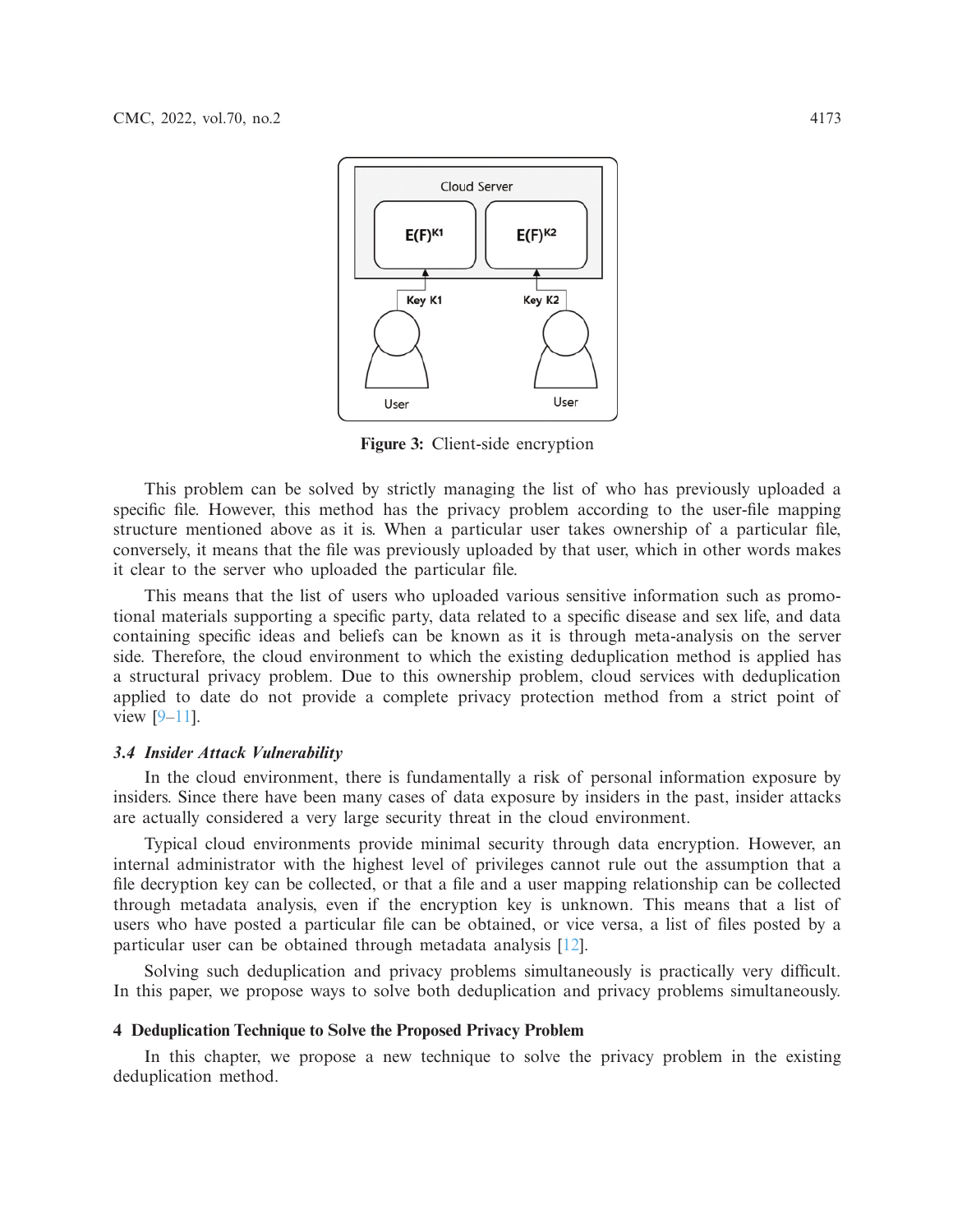#### *4.1 Overview of Proposed Deduplication Techniques*

Privacy issues in the existing deduplication environment fundamentally arise in the structure in which users and files are mapped. In fact, if the mapping structure between files and users is completely removed, it is impossible to obtain a list of users who have uploaded a corresponding file from a specific file, or vice versa, a list of files uploaded by a specific user. Therefore, in this paper, we propose a method in which users cannot be inferred only through metadata and file structure analysis on the server by fundamentally blocking the mapping relationship between the user-file list and the file [\[13](#page-14-5)[,14](#page-14-6)].

The proposed method allows users to upload/download files based on PIN,  $ID_{Ref}$ , and  $F_{has}$ . Here, the PIN is a value that is known only to the user, and the  $ID_{Ref}$  is a value owned by the meta-server and is configured based on the PIN. Furthermore, the  $F_{\text{has}}$  value is a hash-taken value of the file, and the ID<sub>Ref</sub> cannot be guessed based on the  $F_{\text{has}}$ , and vice versa, the  $F_{\text{has}}$  and PIN cannot be guessed based on the  $ID_{Ref}$ . This means that no user-file mapping information can be obtained only through  $ID_{Ref}$  and  $F_{has}$  held by meta-server and storage servers, and extracting  $F_{has}$ based on ID<sub>Ref</sub> necessarily requires a PIN value that users know. In the proposed method, each element is independently recorded and used in the process of mapping users and files to prevent the other elements from being exposed by one element, thereby solving the privacy problem. However, as processing for each element is required, it requires somewhat more time than the conventional method. [Fig. 4](#page-5-0) shows the overall appearance of the proposed schema.



<span id="page-5-0"></span>**Figure 4:** Overview of the proposed scheme

[Tab. 1](#page-6-0) shows the terms used in the proposal mechanism.

# *4.2 System Architecture*

[Fig. 5](#page-6-1) shows the configuration of the client and the cloud server. Clients can connect to cloud servers from a variety of devices such as mobile devices, laptops, and PCs. On the other hand, cloud servers have metasurvers and storage servers. Metasurvers and storage servers must be strictly partitioned.

This means that it cannot be configured together on one server, but must be configured on different servers. It is also recommended that meta-server and storage servers be split physically. Here, the administrator responsible for the meta-server and storage server must be configured separately.

#### *4.3 File Duplicate Verification Protocol*

File redundancy verification protocol is a step in determining whether a file actually exists on the server. If the same file exists on the server, it is efficient because it does not require a file upload process. [Fig. 6](#page-7-0) shows the flow of the file redundancy verification protocol.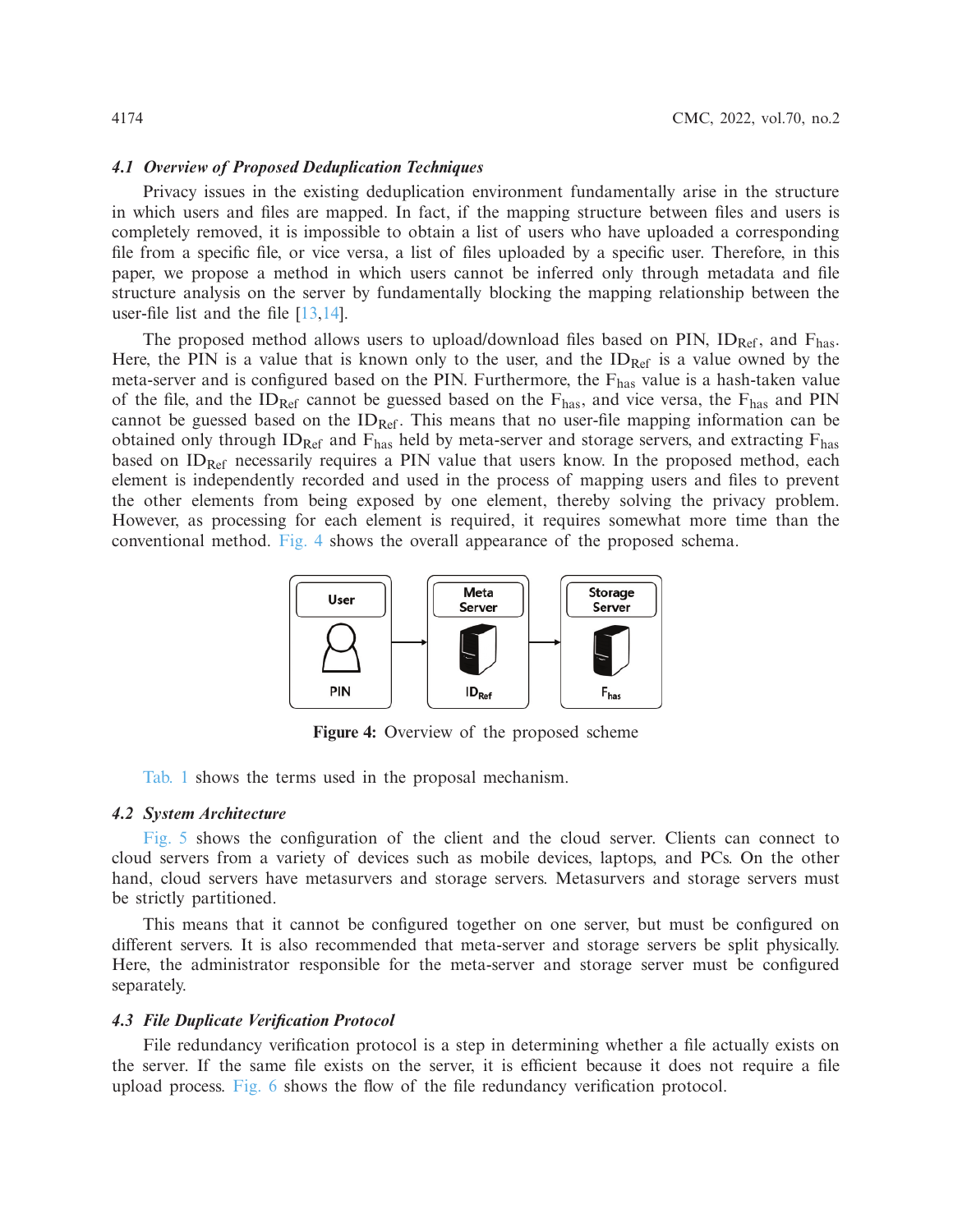<span id="page-6-0"></span>

| Abbreviation      | Description                                 |
|-------------------|---------------------------------------------|
| $ID_{U}$          | User ID                                     |
| ID <sub>Se</sub>  | Session ID                                  |
| EK <sub>Pre</sub> | Shared encryption key                       |
| F                 | File upload and download                    |
| $F_{ha}$          | Original file's hash value                  |
| $F_{\text{has}}$  | $F_{ha}$ 's Hash value                      |
| $F_{Pa}$          | Full path the destination file              |
| <b>PIN</b>        | User ownership identification key           |
| $ID_{Ref}$        | Reference value recorded in the meta server |
| H()K              | Hash result of specific value               |
| E()K              | Encryption result using key value k         |
| D()K              | Decryption result using key value k         |
|                   |                                             |

**Table 1:** Notation



<span id="page-6-1"></span>**Figure 5:** System configuration

- $\overline{10}$  Upon client request, the meta server generates the session ID ID<sub>Se</sub>.
- $\oslash$  Meta-server encrypts the ID<sub>Se</sub>'s with a pre-shared secret key EK<sub>Pre</sub> and sends it to the client.
- $\circled{3}$  The client obtains the ID<sub>Se</sub>'s by decrypting the ciphertext.
- The client requests the server to upload the file it wants to record to a specific path.
- Meta server generates the file path requested by the client.
- Metaserver generates routes and informs clients of the results.
- $\circled{2}$  The client hashes the upload destination file to extract the hash value of the file.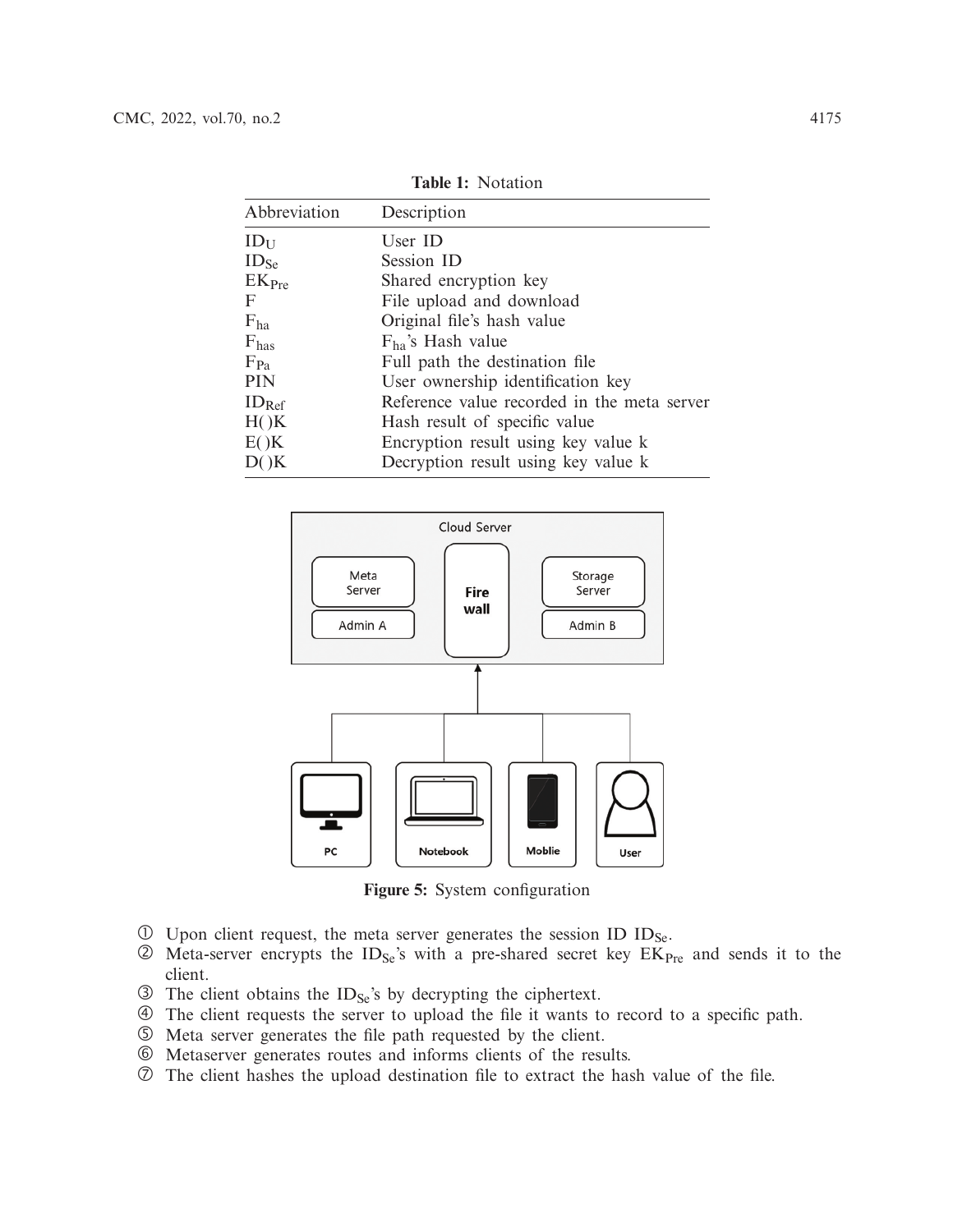

<span id="page-7-0"></span>**Figure 6:** File duplicate check protocol

- $\circledast$  The client generates an  $F_{\text{has}}$  by taking another hash processing on the hash value of the extracted file.
- $\circledcirc$  Clients encrypt and transmit  $F_{\text{has}}$ .
- $\omega$  The meta-server obtains the F<sub>has</sub> by decrypting the ciphertext sent from the client.
- $\omega$  The meta-server sends an  $F_{\text{has}}$  to the storage server to inquire whether the file already exists.
- -<sup>12</sup> The storage server checks whether the file is registered or not.
- -<sup>13</sup> The result shall be returned by dividing it into one of E, N, and I. where E stands for Exist, which means that the file already exists, and N stands for Not Exist, which means that the file does not exist. Also, I stands for Incomplete, meaning that only a few files have been uploaded.
- -<sup>14</sup> Meta-server responds to clients with E/N/I values.

The results of the duplicate file check are as shown in [Tab. 2.](#page-8-0) If you receive E, the same file is already uploaded on the server, so no additional upload is required. Therefore, the client only needs to perform the mapping process without any upload process. However, if an N or I is received, it means that an upload is required on the server, so the client must perform a file upload.

If the result is I, then only partial file uploads are done, so the rest of the uploads except the files uploaded on the server are carried out

# *4.4 File Upload and Duplicate Mapping Protocol*

[Fig. 7](#page-8-1) shows the flow of file uploads and redundant mapping protocols.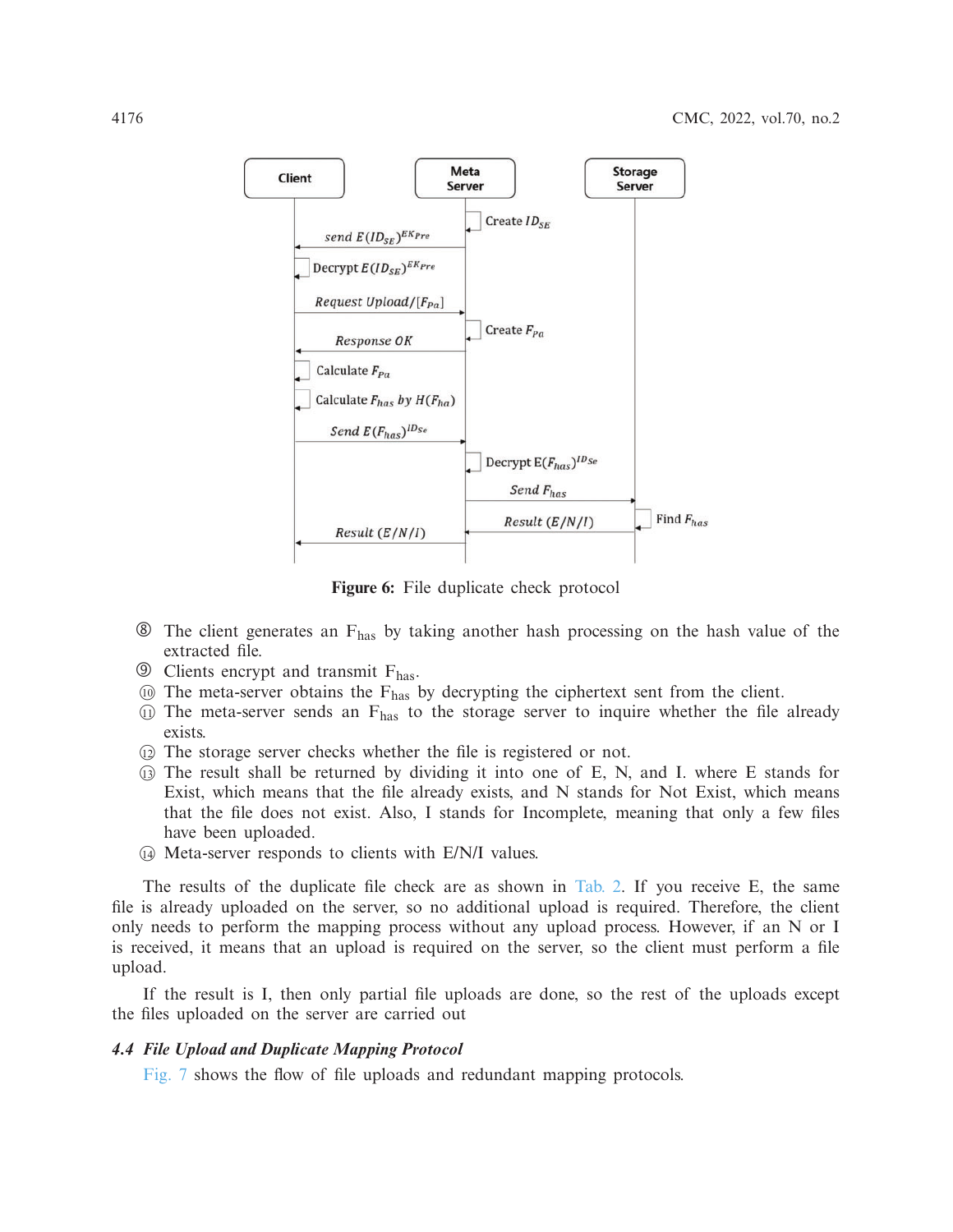<span id="page-8-0"></span>

| $\blacksquare$ |                                                |  |  |  |
|----------------|------------------------------------------------|--|--|--|
| Result         | Description                                    |  |  |  |
| E.             | If the file already exists on the server       |  |  |  |
| N              | If there are no files on the server            |  |  |  |
|                | If the file is partially written to the server |  |  |  |

**Table 2:** Notation



<span id="page-8-1"></span>**Figure 7:** File upload and duplicate mapping protocol

- $\circled{1}$  Steps  $\circled{1}$  and  $\circled{2}$  are only applicable if the results of the duplicate file check are N and I. In other words, if the result of a duplicate file is E, there is no need for a separate upload process. However, if the values of N and I are received, the actual file upload is performed to the storage server.
- Inform the client that the upload is complete.
- The user checks the upload completion and enters the PIN through the client.
- $\circled{4}$  The client generates a RefID based on a PIN. ID<sub>Ref</sub> are generated by the following expressions:

$$
RefID = E(H(UserID) \oplus (H(PIN) \oplus FHV))^{H(PIN)}
$$
\n(1)

- Storage servers extract hash values for verifying file integrity.
- The storage server verifies the integrity of the received file by comparing it with the hash value of the file and the  $F_{\text{has}}$  value.
- Map the Fhas and the uploaded file and save it.
- $\circledR$  The client sends the ID<sub>Ref</sub> generated by Step  $\circledR$  to the meta-server.
- $\circled{9}$  The meta-server stores the ID<sub>Ref</sub> received by the client.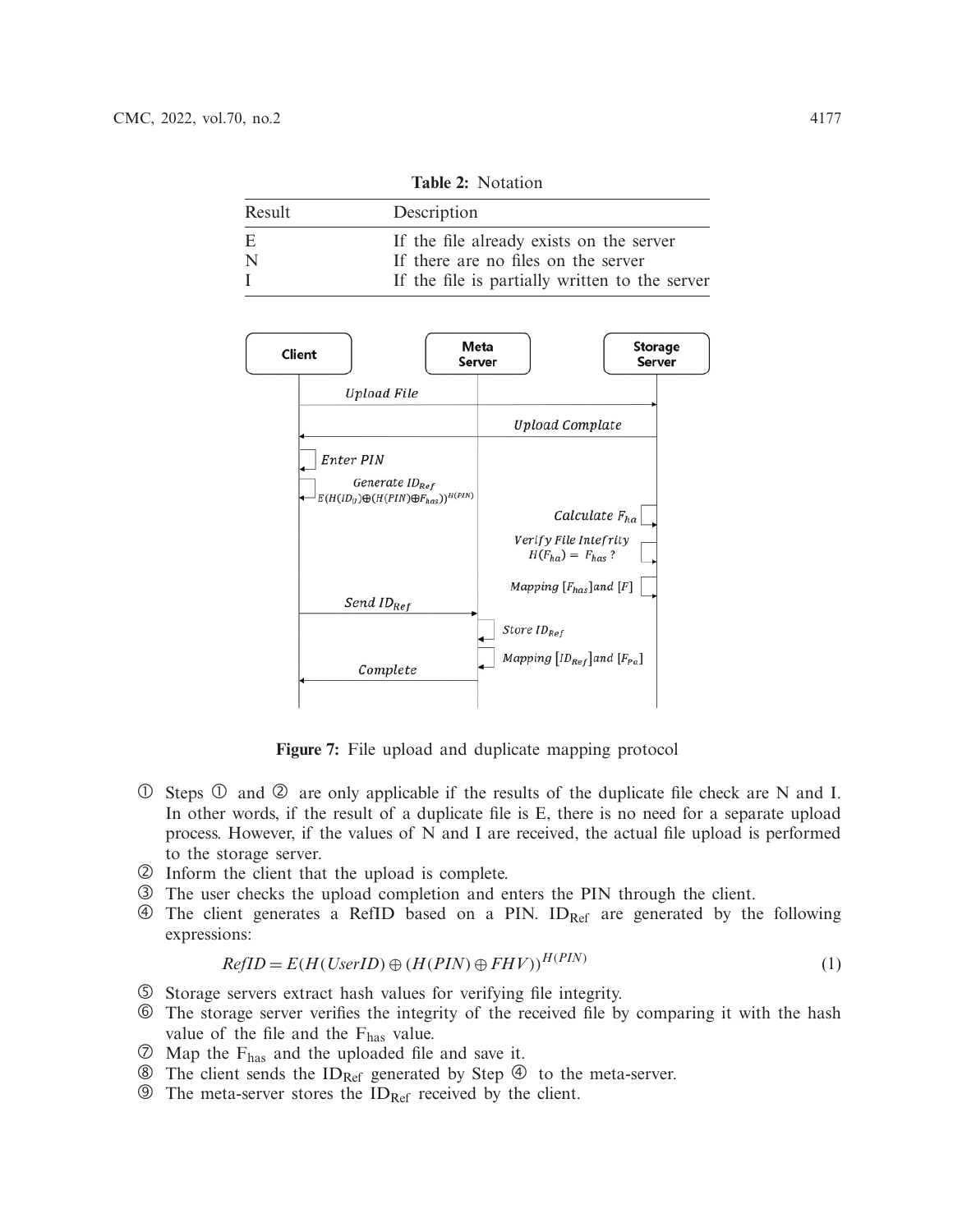- $\omega$  Meta server maps the ID<sub>Ref</sub> and F<sub>Pa</sub> values for deduplication of files.
- -<sup>11</sup> The meta-server notifies the client that the upload is complete.

# *4.5 Deduplication File Download Protocol*

[Fig. 8](#page-9-0) shows the flow of the deduplication file download protocol.



<span id="page-9-0"></span>**Figure 8:** File download protocol

- $\overline{10}$  Upon client request, the meta server generates the session ID ID<sub>Se</sub>.
- $\circled{2}$  The meta server encrypts the generated ID<sub>Se</sub>'s with the private key EK<sub>Pre</sub> and sends it to the client server.
- $\circled{3}$  The client receives a passphrase from the meta-server and obtains the ID<sub>Se</sub>'s through decryption.
- $\circled{4}$  The client uses the ID<sub>Se</sub> to request a file download to the meta-server.
- The meta-server first checks if the file exists in the requested path. If it does not exist, terminate it.
- The meta-server informs the client that the file exists in that path.
- The client receives a PIN from the user.
- $\circledast$  The client encrypts the hash value of the PIN entered by the user with the ID<sub>Se</sub> key and sends it to the meta-server.
- The meta-server decrypts the ciphertext to obtain the hash value of the PIN, H(PIN).
- $\omega$  The meta-server extracts the F<sub>has</sub> from the following expressions based on the ID<sub>Ref</sub> and H(PIN) values.

$$
D((RefID \oplus UserID) \oplus (H (PIN)))^{H (PIN)} \tag{2}
$$

**(ii)** Meta servers deliver F<sub>has</sub> to storage servers.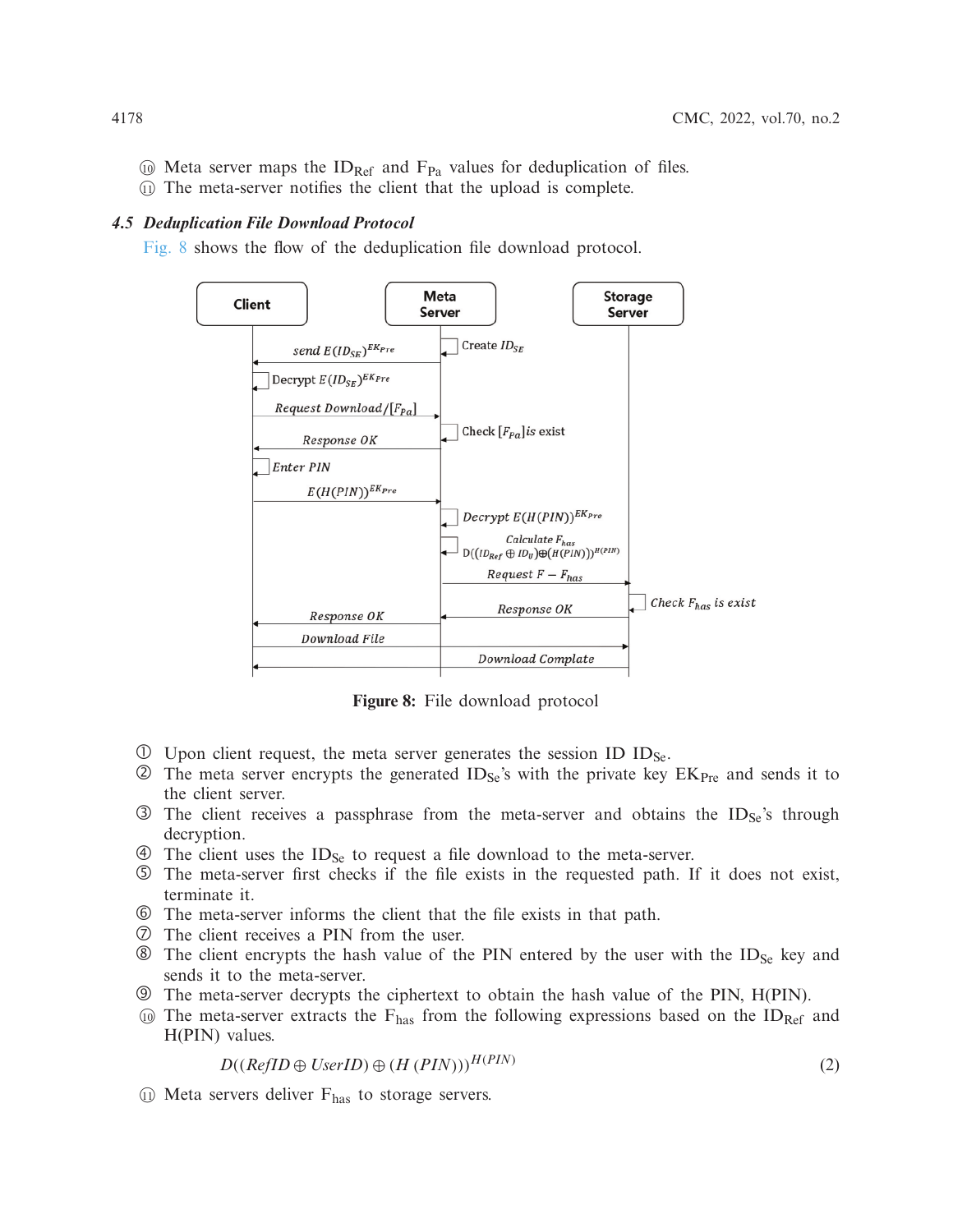- $\odot$  The storage server determines whether a specific file mapped to the  $F_{\text{has}}$  exists.
- -<sup>13</sup> The storage server responds to the meta-server that there is a file mapped to the corresponding  $F_{\text{has}}$ .
- -<sup>14</sup> The meta-server informs the client that it is ready for download.
- -<sup>13</sup> The client requests files from the storage server.
- -<sup>13</sup> The client transfers the file from the storage server to complete it.

## **5 Security and Efficiency Analysis**

# *5.1 Privacy Protection Issue*

The existing deduplication mechanism ensures the security of files by implementing the fileencryption technique, but lays the user-to-file mapping structure bare. Such vulnerability renders metainformation analysis feasible, potentially leading to serious user-privacy breaches.

The technique proposed by this paper separates the user and file information completely.  $ID_{Ref}$  is stored on the meta server and the  $F_{has}$  value on the storage server.

IDRef refers to the value that is subjected to PIN-based XOR operation and encryption. The so encrypted value cannot be decoded even by the administrator. For decoding the H(PIN) value is needed, which, however, is not stored on the server [\[15](#page-14-7)[–18\]](#page-14-8).

Using  $ID_{Ref}$ , therefore, the  $F_{has}$  cannot be computed and conversely,  $ID_{Ref}$  cannot be tracked based on  $F_{\text{has}}$ . If the file in question is to be downloaded using all of the information needed, the PIN information known to the user must be available. Of note,  $ID_{Ref}$  is encrypted using the H(PIN) value as the key and thus makes the analysis more difficult. That is, without knowing the PIN value, the information on the server cannot be used to reconstruct the mapping relationship between user information and files, thereby ensuring that users' privacy is secure.

## *5.2 Resolution of Ownership Issue*

The conventional deduplication technology typically handles the file ownership issue using the user mapping structure of files. However, the existing deduplication method has a problem that it can be configured in a manner that may invade privacy. In the deduplication system proposed herein, the PIN information serves as a piece of evidence that substantiates a particular fileownership of users. When an authorized individual attempts to download the file, the  $F_{\text{has}}$  value cannot be computed normally from  $ID_{Ref}$  because he/she does not know the PIN; hence file downloading infeasible in the usual way. Contrastingly, any authorized user can compute the Fhas value from ID<sub>Ref</sub> based on the PIN information that was used for the upload and accordingly executes the download. In the latter case, computing the file  $F_{\text{has}}$  from ID<sub>Ref</sub> can be done only by the individual(s) who knows the PIN, and thus the user concerned can prove his/her ownership of the file. In other words, the confidential information is PIN, and the file ownership issue can be resolved while user privacy is being ensured when one implements the characteristic that confidential information is not stored on the server.

#### *5.3 Insider Attacks*

The existing deduplication technique keeps the file-to-user mapping structure as metainformation. In that mechanism, the administrator with viewing rights can collect the metainformation, which makes the system extremely susceptible to insider attacks. In other words, the cloud server administrator/manager can easily access the information including the uploader lists of certain files and conversely the file lists of certain users.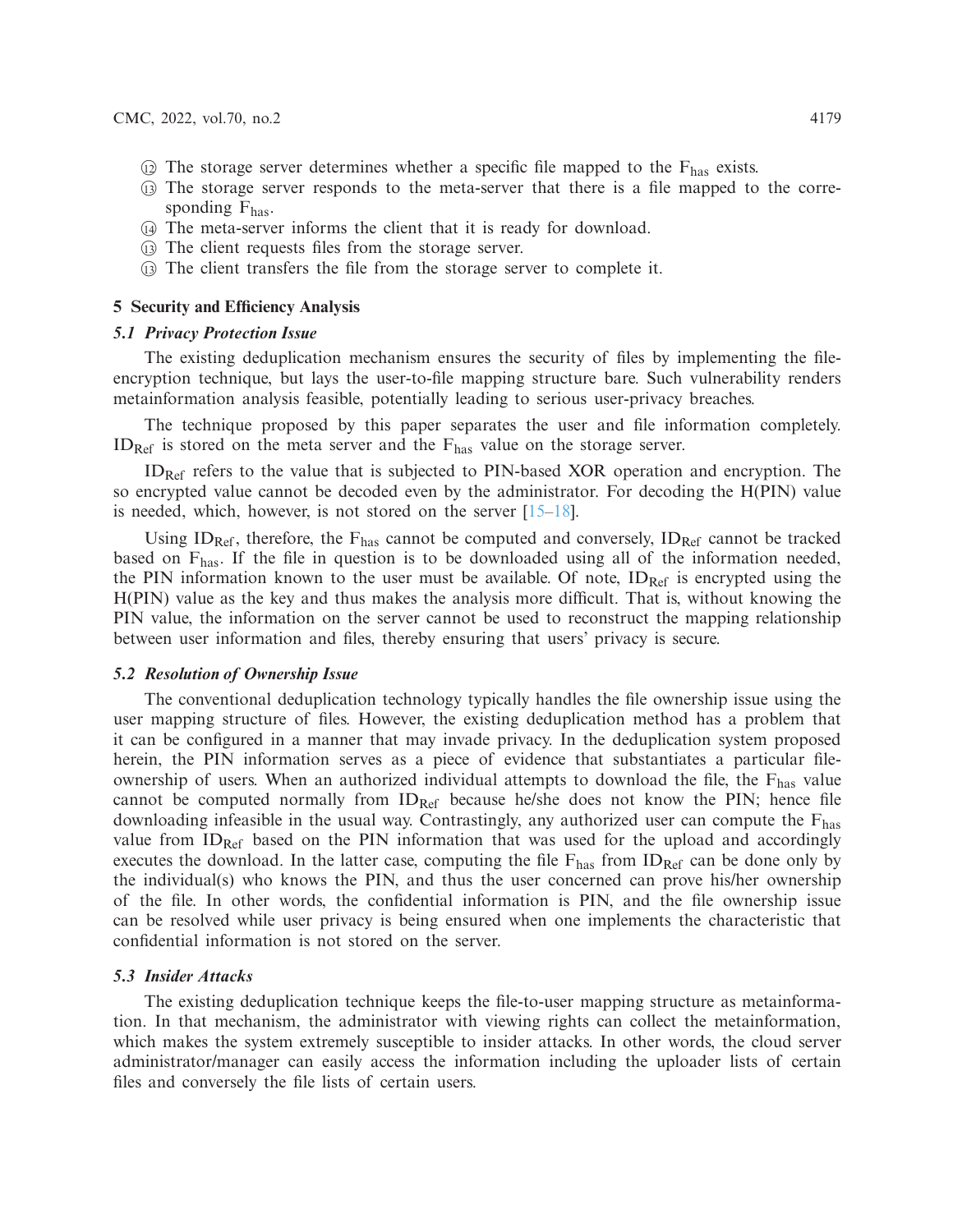In the proposed approach, even if an insider attack has exposed the entirety of the meta server and storage server, the hacker still cannot obtain the file lists of users or the uploader lists of certain files. The server-stored information is  $ID_{Ref}$  and  $F_{has}$ , and these two sets of values are not related to each other. The  $ID_{Ref}$  information, in particular, is encrypted in  $H(PIN)$ keys, hence it makes meta-analysis even more challenging. Even if the data were exposed by an insider-originated brute-force attack, the relationships between files and users cannot be established without knowing the PIN, hence the insider-attack problem can be solved.

# *5.4 Sniffing Attacks*

In general, sniffing attacks are aimed at intercepting packets that occur in the process of communication between a server and a client. The proposed technique encrypts the comparison parameters of the client and server in the protocol execution process before sending out the data. This step guarantees security even if a hacker launches sniffing attacks. In particular, since the decryption process of the encrypted comparison parameter is performed at the receiving client or server, the possibility of eavesdropping by a hacker can be reduced. Of note, the technique utilizes  $ID_{Se}$ , i.e., a single-session ID randomly generated by the meta server, as the key to encrypt the parameters that are transmitted during the protocol application. Therefore, even if hackers perform replaying following their sniffing attacks, they cannot execute the normal up/download protocol for the file unless knowing the EK<sub>Pre</sub> previously shared between the server and client [\[19](#page-14-9)[–23\]](#page-14-10).

#### *5.5 Integrity Considerations*

The proposed deduplication technique employs yet another verification process on the server's side so as to ensure the integrity of files. In this mechanism, the F<sub>has</sub> value refers to the rehashed value of the file hash value, and the server can verify the integrity of the uploaded file by comparing the two hash values of the uploaded file and the  $F_{\text{has}}$  value to find a match. In other words, the Fhas value is characterized by its trait that it is utilized for substantiating file ownership during download protocol execution and at the same time can play the role of integrity verifier for the uploaded file. Additionally, a notable merit is that the alteration status of storage server-stored files can be monitored.

#### *5.6 Efficiency Considerations*

Deduplication techniques typically generate file-hash values based on Merkle trees. Generating hash values for files virtually takes up the largest amount of time during the process of deduplication and thus this study compared the time required for generating Merkle trees during file redundancy check against the combined time spent on computing the  $ID_{Ref}$  in the proposed algorithms. [Tab. 3](#page-12-0) below presents the environments for performance measurement.

[Fig. 9](#page-12-1) and [Tab. 4](#page-12-2) show the results of measuring the performance of the proposed mechanism.

In the proposed technique, enhanced security functions are incorporated into the conventional deduplication method. As such, the actual processing time in the new mechanism requires some additional time to be spent on security implementations (e.g.,  $ID_{Ref}$  operation) compared to the conventional deduplication approach. This time requirement notwithstanding, the new technique shows, in practical terms, no significant drop in performance against the conventional Merkle tree-based deduplication method, and yet offers merits that include greater privacy protection and security. Hence, the proposed mechanism should likely replace the current deduplication approach as a way to strengthen its security performance.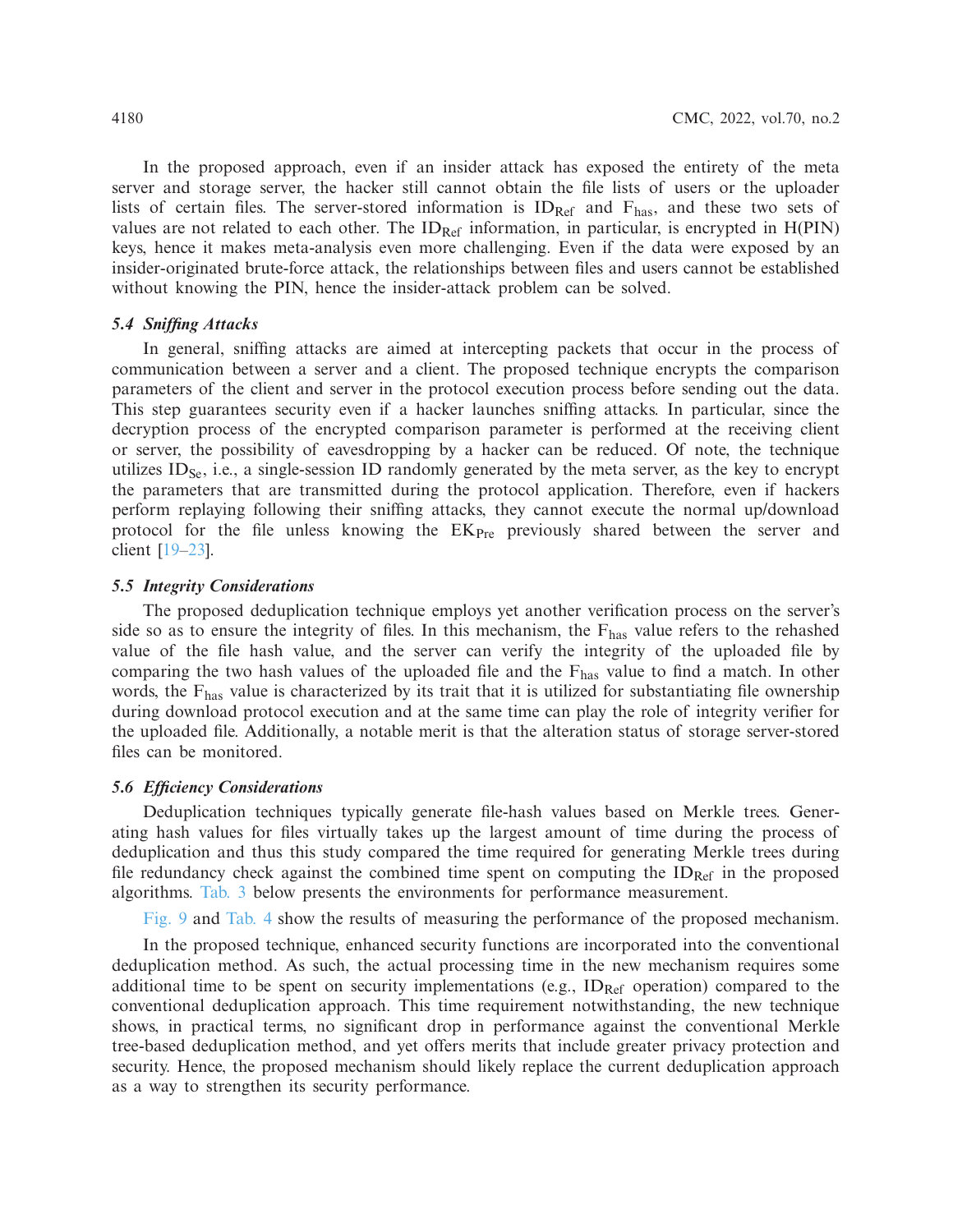|  | Table 3: Test environment |
|--|---------------------------|
|--|---------------------------|

<span id="page-12-0"></span>

<span id="page-12-1"></span>**Figure 9:** Performance measure result

<span id="page-12-2"></span>

| Method                            | 50K | 100K | $\mathsf{M}% _{T}=\mathsf{M}_{T}\!\left( a,b\right) ,\ \mathsf{M}_{T}=\mathsf{M}_{T}\!\left( a,b\right) ,$ | 5Μ  | 10M  |
|-----------------------------------|-----|------|------------------------------------------------------------------------------------------------------------|-----|------|
| Merkle Tree                       |     | 14 l | 315                                                                                                        | 747 | 1786 |
| Merkle Tree $+$ ID <sub>Ref</sub> | 239 | 243  | 357                                                                                                        | 899 | 1907 |

**Table 4:** Comparison of performance measurement results

# **6 Conclusion**

As the network infrastructure evolves, the utilization of cloud platforms is increasing. In particular, as cloud services are not only used in limited fields but are used throughout society, the market for providing services is also becoming huge. Cloud services will expand from 4IR to convergence with a variety of technologies in the future, as they do not put much pressure on users compared to convenience. However, the use of cloud services by various users means that astronomical data is collected at the same time. Increasing data leads to higher costs required to provide services, for which redundant data removal technology can be a great solution [\[24](#page-14-11)[–26\]](#page-14-12). In the construction of cloud storage systems, deduplication technology is positioned as an essential element technology. As a technology that can dramatically reduce storage capacity, deduplication technology has the advantage of direct cost reduction and will continue to serve as a core technology for the cloud in the future. However, the deduplication technology structurally has a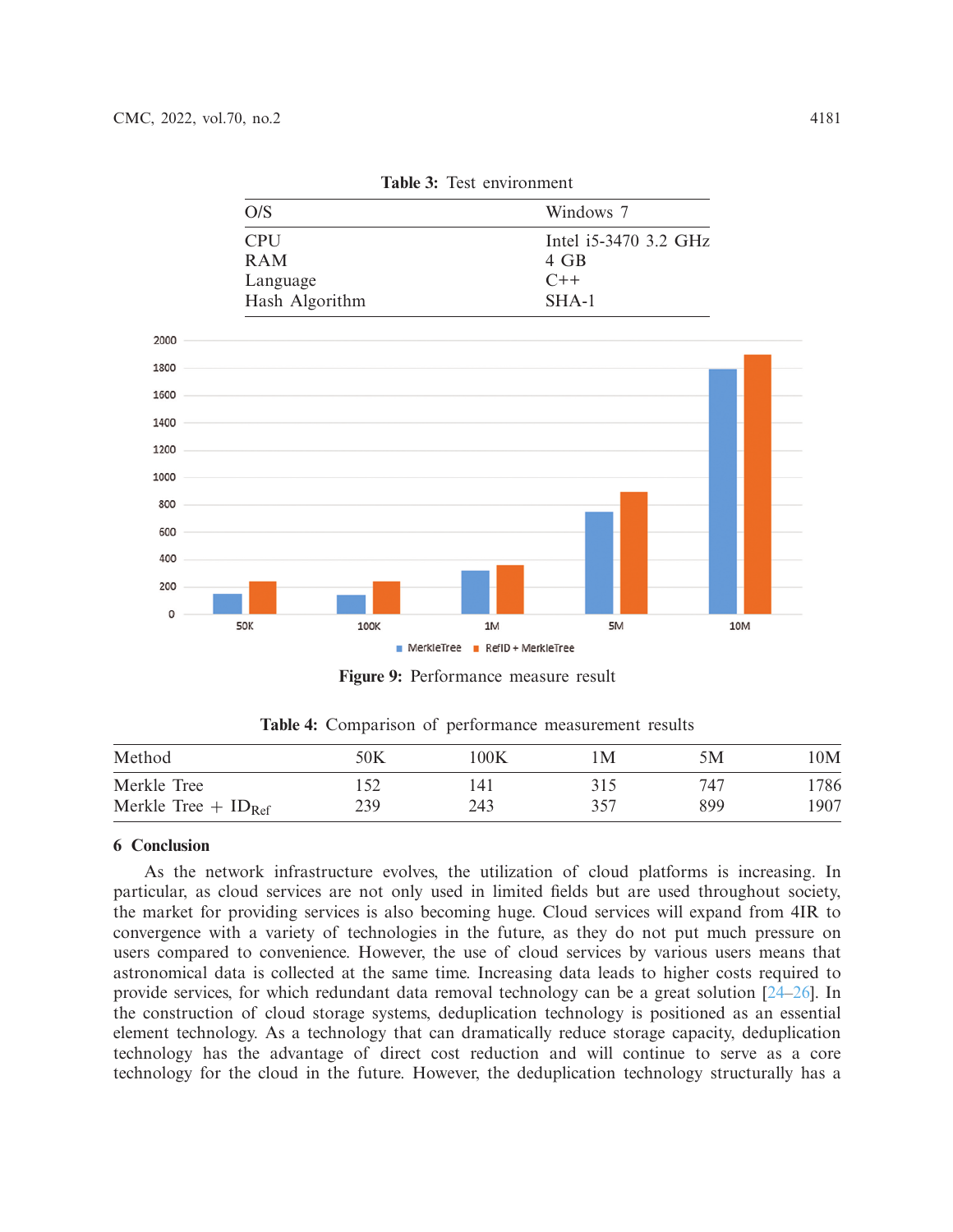problem of infringing on the user's privacy, and the existing deduplication security technology has focused only on the file encryption itself [\[27](#page-15-0)[–29](#page-15-1)].

Existing deduplication applications are experiencing privacy problems due to user-file mapping structures. Thus, tracking to users can be prevented by breaking the user-file mapping structure. The mechanism proposed in this paper uses three main elements: the user's unique secret key PIN,  $ID_{Ref}$  referenced based on the PIN stored on the meta-server, and  $F_{has}$ , hash values for the hash values of the file. In this paper, we pointed out the privacy problem according to the user-file mapping structure, and proposed a new technique to supplement it. The proposed method stores only the  $ID_{Ref}$  and  $F_{has}$  values in the meta server and the storage server, respectively, and has the characteristic that the two values do not have any connection to each other, so privacy can be safely protected and the meta information exposure caused by insider attacks can also be secured. In addition, by utilizing the user's PIN value, the file ownership and privacy issues were solved at the same time.

To describe the proposed method, Chapter 2 of the paper reviewed previous studies relating to the conventional deduplication technology. Chapter 3 indicated the breach of privacy resulting from implementing the current technology as well as other possible security problems. In Chapter 4, a new deduplication approach was proposed, followed by security performance analysis for the new method in Chapter 5.

Deduplication technology is an essential technology in building cloud storage, and deduplication technology is currently applied to many cloud services. In order to provide secure cloud service in the future era of the 4th industrial era, research on privacy issues that may occur in deduplication technology will be continuously required.

**Funding Statement:** This research was supported by Basic Science Research Program through the National Research Foundation of Korea (NRF) funded by the Ministry of Education (NRF-2019R1I1A3A01062789) (received by N. Park).

**Conflicts of Interest:** The authors declare that they have no conflicts of interest to report regarding the present study.

# **References**

- <span id="page-13-0"></span>[1] J. R. Douceur, A. Adya, W. J. Bolosky, P. Simon and M. Theimer, "Reclaiming space from duplicate files in a serverless distributed file system," in *Proc. Int. Conf. on Distributed Computing Systems*, Vienna, Austria, pp. 1–14, 2002.
- <span id="page-13-1"></span>[2] N. Park and N. Kang, "Mutual authentication scheme in secure internet of things technology for comfortable lifestyle," *Sensors*, vol. 16, no. 1, pp. 20, 2016.
- <span id="page-13-2"></span>[3] D. Lee and N. Park, "Geocasting-based synchronization of Almanac on the maritime cloud for distributed smart surveillance," *Journal of Supercomputing*, vol. 73, no. 3, pp. 1103–1118, 2017.
- <span id="page-13-3"></span>[4] K. Park, J. E. Eom, J. Park and D. H. Lee, "Secure and efficient client-side deduplication for cloud storage," *Journal of the Korea Institute of Information Security and Cryptology*, vol. 25, no. 1, pp. 83–94, 2015.
- <span id="page-13-4"></span>[5] B. Mihir, S. Keelveedhi and T. Ristenpart, "DupLESS: Server-aided encryption for deduplicated storage," in *Proc. USENIX*, Berkeley, USA, pp. 179–194, 2013.
- <span id="page-13-5"></span>[6] D. Lee and N. Park, "Teaching book and tools of elementary network security learning using gamification mechanism," *Journal of the Korea Institute of Information Security and Cryptology*, vol. 26, no. 3, pp. 787–797, 2016.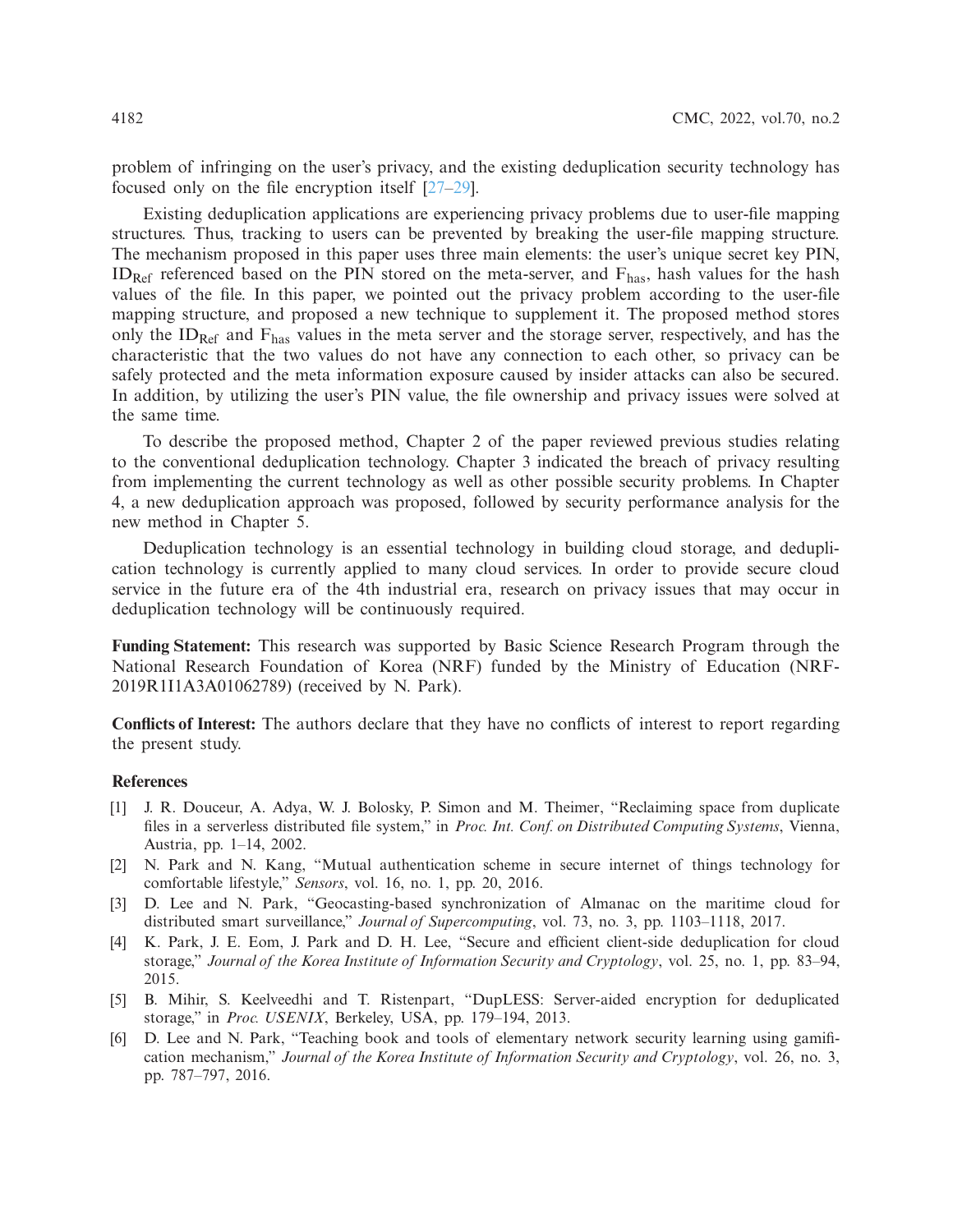- <span id="page-14-0"></span>[7] N. Park, J. Kwak, S. Kim, D. Won and H. Kim, "WIPI mobile platform with secure service for mobile RFID network environment," *Advanced Web and Network Technologies, and Applications, LNCS*, vol. 3842, pp. 741–748, 2006.
- <span id="page-14-1"></span>[8] H. Kim, C. Park, D. Hong and C. Seo, "Encrypted data deduplication using key issuing server," *Korea Information Science Society*, vol. 43, no. 2, pp. 143–151, 2016.
- <span id="page-14-2"></span>[9] C. Park, D. Hong, C. Seo and K. Y. Chang, "Privacy preserving source-based deduplication in cloud storage," *Korea Institute of Information Security and Cryptology*, vol. 25, no. 1, pp. 123–132, 2015.
- [10] N. Park and M. Kim, "Implementation of load management application system using smart grid privacy policy in energy management service environment," *Cluster Computing*, vol. 17, no. 3, pp. 653–664, 2014.
- <span id="page-14-3"></span>[11] J. Li, X. Chen, M. Li, J. Li, P. P. Lee *et al.,* "Secure deduplication with efficient and reliable convergent key management," *IEEE Transactions on Parallel and Distributed Systems*, vol. 25, no. 6, pp. 1615–1625, 2014.
- <span id="page-14-4"></span>[12] N. Park and H. C. Bang, "Mobile middleware platform for secure vessel traffic system in IoT service environment," *Security and Communication Networks*, vol. 9, no. 6, pp. 500–512, 2016.
- <span id="page-14-5"></span>[13] N. Park, H. Hu and Q. Jin, "Security and privacy mechanisms for sensor middleware and application in internet of things (IoT)," *International Journal of Distributed Sensor Networks*, vol. 12, no. 1, pp. 2965438, 2016.
- <span id="page-14-6"></span>[14] C. Park, D. Hong and C. Seo, "A secure and practical encrypted data de-duplication with proof of ownership in cloud storage," *Korea Information Science Society*, vol. 43, no. 10, pp. 1165–1172, 2016.
- <span id="page-14-7"></span>[15] N. Park, "UHF/HF dual-band integrated mobile RFID/NFC linkage method for mobile device-based business application," *Journal of the Korean Institute of Communication Sciences*, vol. 38, no. 10, pp. 841–851, 2013.
- [16] N. Park, "Design and implementation of mobile VTS middleware for efficient IVEF service," *Journal of Korean Institute of Communications and Information Sciences*, vol. 39C, no. 6, pp. 466–475, 2014.
- [17] P. Puzio, R. Molva, M. Onen and S. Loureiro, "ClouDedup: Secure deduplication with encrypted data for cloud storage," in *2013 IEEE 5th Int. Conf. on Cloud Computing Technology and Science*, Bristol, UK, vol. 1, pp. 363–370, 2013.
- <span id="page-14-8"></span>[18] N. Park, J. Park and H. Kim, "Inter-authentication and session key sharing procedure for secure M2M/IoT environment," *International Information Institute (Tokyo) Information*, vol. 18, no. 1, pp. 261–266, 2015.
- <span id="page-14-9"></span>[19] D. Lee and N. Park, "A secure almanac synchronization method for open IoT maritime cloud environment," *Journal of Korean Institute of Information Technology*, vol. 15, no. 2, pp. 79–90, 2017.
- [20] Y. J. Yoo, S. J. Kim and Y. W. Ko, "Cloud file synchronization scheme using bidirectional data deduplication," *Journal of Korean Institute of Information Technology*, vol. 12, no. 1, pp. 103–110, 2014.
- [21] B. K. Kim, Y. W. Ko and K. M. Lee, "Performance enhancement for data deduplication server using bloom filter," *Journal of Korean Institute of Information Technology*, vol. 12, no. 4, pp. 129–136, 2014.
- [22] D. Lee and N. Park, "Electronic identity information hiding methods using a secret sharing scheme in multimedia-centric internet of things environment," *Personal and Ubiquitous Computing*, vol. 22, no. 1, pp. 3–10, 2018.
- <span id="page-14-10"></span>[23] D. Lee, N. Park, G. Kim and S. Jin, "De-identification of metering data for smart grid personal security in intelligent CCTV-based P2P cloud computing environment," *Peer-to-Peer Networking and Applications*, vol. 11, no. 6, pp. 1299–1308, 2018.
- <span id="page-14-11"></span>[24] N. Park, "The core competencies of SEL-based innovative creativity education," *International Journal of Pure and Applied Mathematics*, vol. 118, no. 19, pp. 837–849, 2018.
- [25] N. Park, "STEAM education program: Training program for financial engineering career," *International Journal of Pure and Applied Mathematics*, vol. 118, no. 19, pp. 819–835, 2018.
- <span id="page-14-12"></span>[26] M. Masud, G. S. Gaba, S. Alqahtani, G. Muhammad, B. B. Gupta *et al.,* "A lightweight and robust secure key establishment protocol for internet of medical things in COVID-19 patients care," *IEEE Internet of Things Journal*, pp. 1–11, 2020. [https://doi.org/10.1109/JIOT.2020.3047662.](https://doi.org/10.1109/JIOT.2020.3047662)